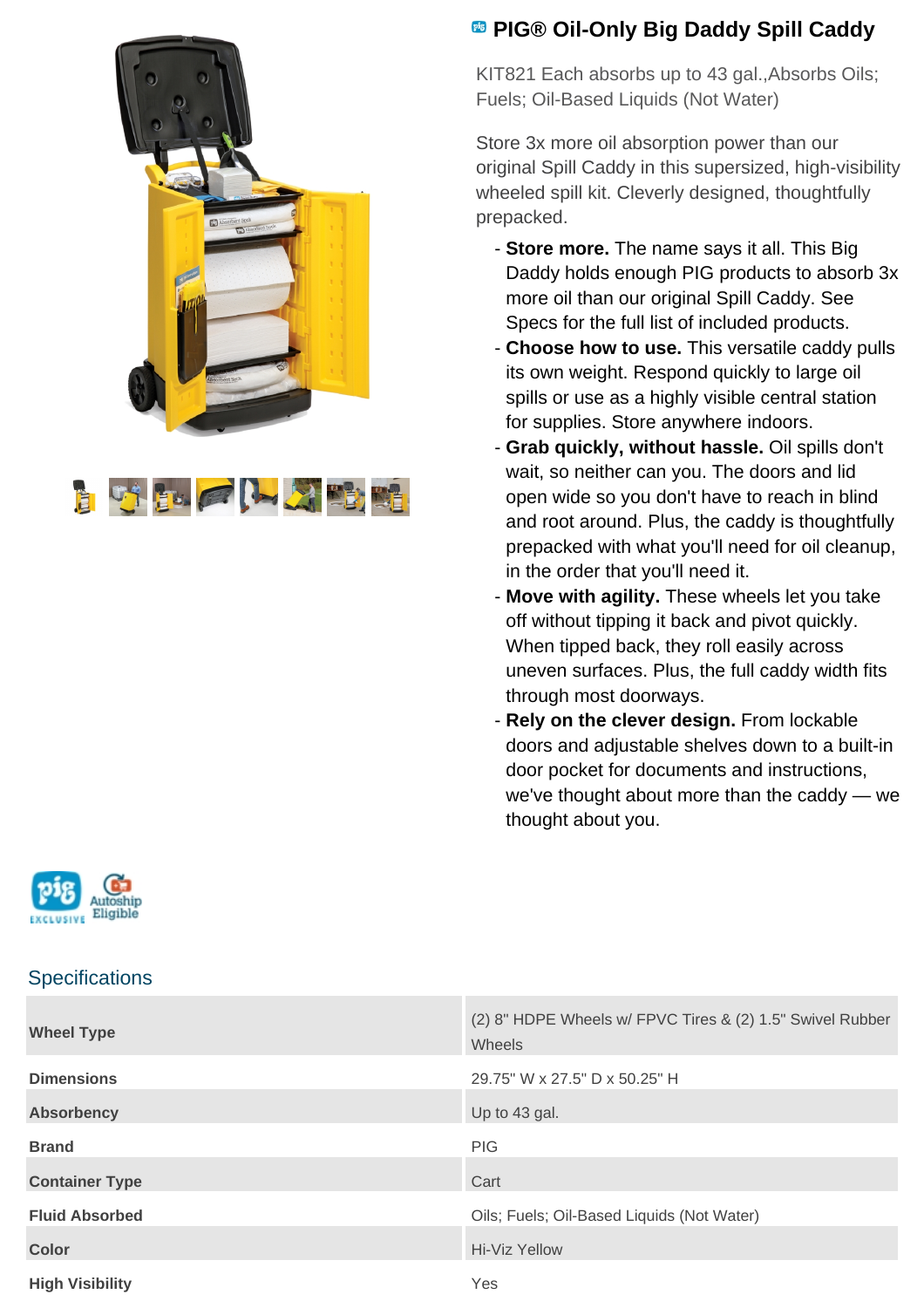| See-Through                    | <b>No</b>                                                                                                                                                                                                                                                                                                                                                                                                                                                                                                                                                                                                                                                                                        |
|--------------------------------|--------------------------------------------------------------------------------------------------------------------------------------------------------------------------------------------------------------------------------------------------------------------------------------------------------------------------------------------------------------------------------------------------------------------------------------------------------------------------------------------------------------------------------------------------------------------------------------------------------------------------------------------------------------------------------------------------|
| <b>UV Resistant</b>            | No                                                                                                                                                                                                                                                                                                                                                                                                                                                                                                                                                                                                                                                                                               |
| <b>Wheels</b>                  | Included                                                                                                                                                                                                                                                                                                                                                                                                                                                                                                                                                                                                                                                                                         |
| <b>Distributor Part Number</b> | 55ve32                                                                                                                                                                                                                                                                                                                                                                                                                                                                                                                                                                                                                                                                                           |
| Sold as                        | 1 each                                                                                                                                                                                                                                                                                                                                                                                                                                                                                                                                                                                                                                                                                           |
| Weight                         | 132 lbs.                                                                                                                                                                                                                                                                                                                                                                                                                                                                                                                                                                                                                                                                                         |
| # per Pallet                   | $\mathbf{1}$                                                                                                                                                                                                                                                                                                                                                                                                                                                                                                                                                                                                                                                                                     |
| <b>Composition</b>             | Cart - Polyethylene (HDPE)<br>Socks - Polypropylene<br>Mat Roll - Polypropylene<br>Loose Absorbent - Polypropylene<br>Wipers - Cellulose w/ Adhesive Binder                                                                                                                                                                                                                                                                                                                                                                                                                                                                                                                                      |
| <b>Includes</b>                | 6 - ext. dia. 3" x 48" L PIG® Static-Dissipative Absorbent<br>Sock (SKM700)<br>1 - ext. dia. 3" x 10' L PIG® Static-Dissipative Absorbent<br>Sock (SKM701)<br>100 - 15" W x 20" L PIG® Stat-Mat® Absorbent Pad<br>(MAT215)<br>1 - PIG® Oil-Only Loose Absorbent (SA8010)<br>1 - 20" W x 135' L PIG® Absorbent Mat Roll (MAT1821)<br>2 - Economy Goggle (GLS290-AF)<br>10 - 18" W x 30" H Polyethylene Disposal Bags (BAG201-S)<br>2 - Apron<br>2 - Neoprene Glove<br>1 - Dustpan/Broom<br>56 - 11.8" W x 13" L PIG® PR40 All-Purpose Wipers<br>(WIP310)<br>1 - 7" L PIG® Multi-Purpose Epoxy Putty (2 year shelf life)<br>(PTY201)<br>1 - Instructions<br>1 - 27.5" L x 29.75" W x 50.25" H Cart |
| <b>Shelf Life</b>              | 2 years                                                                                                                                                                                                                                                                                                                                                                                                                                                                                                                                                                                                                                                                                          |
| <b>UNSPSC</b>                  | 47131905                                                                                                                                                                                                                                                                                                                                                                                                                                                                                                                                                                                                                                                                                         |
| <b>Pigalog® Page Number</b>    | Page 101                                                                                                                                                                                                                                                                                                                                                                                                                                                                                                                                                                                                                                                                                         |
| <b>Metric Equivalent</b>       |                                                                                                                                                                                                                                                                                                                                                                                                                                                                                                                                                                                                                                                                                                  |
| <b>Absorbency</b>              | Up to 162.8 L                                                                                                                                                                                                                                                                                                                                                                                                                                                                                                                                                                                                                                                                                    |
| <b>Dimensions</b>              | 75.6cm W x 69.9cm D x 127.6cm H                                                                                                                                                                                                                                                                                                                                                                                                                                                                                                                                                                                                                                                                  |
| Weight                         | 59.9 kg                                                                                                                                                                                                                                                                                                                                                                                                                                                                                                                                                                                                                                                                                          |
| <b>Technical Information</b>   |                                                                                                                                                                                                                                                                                                                                                                                                                                                                                                                                                                                                                                                                                                  |

#### **CountryNoShip**

This product is subject to export restrictions and cannot be shipped to: Canada, European Union, Great Britain.

#### **Technical Documents**